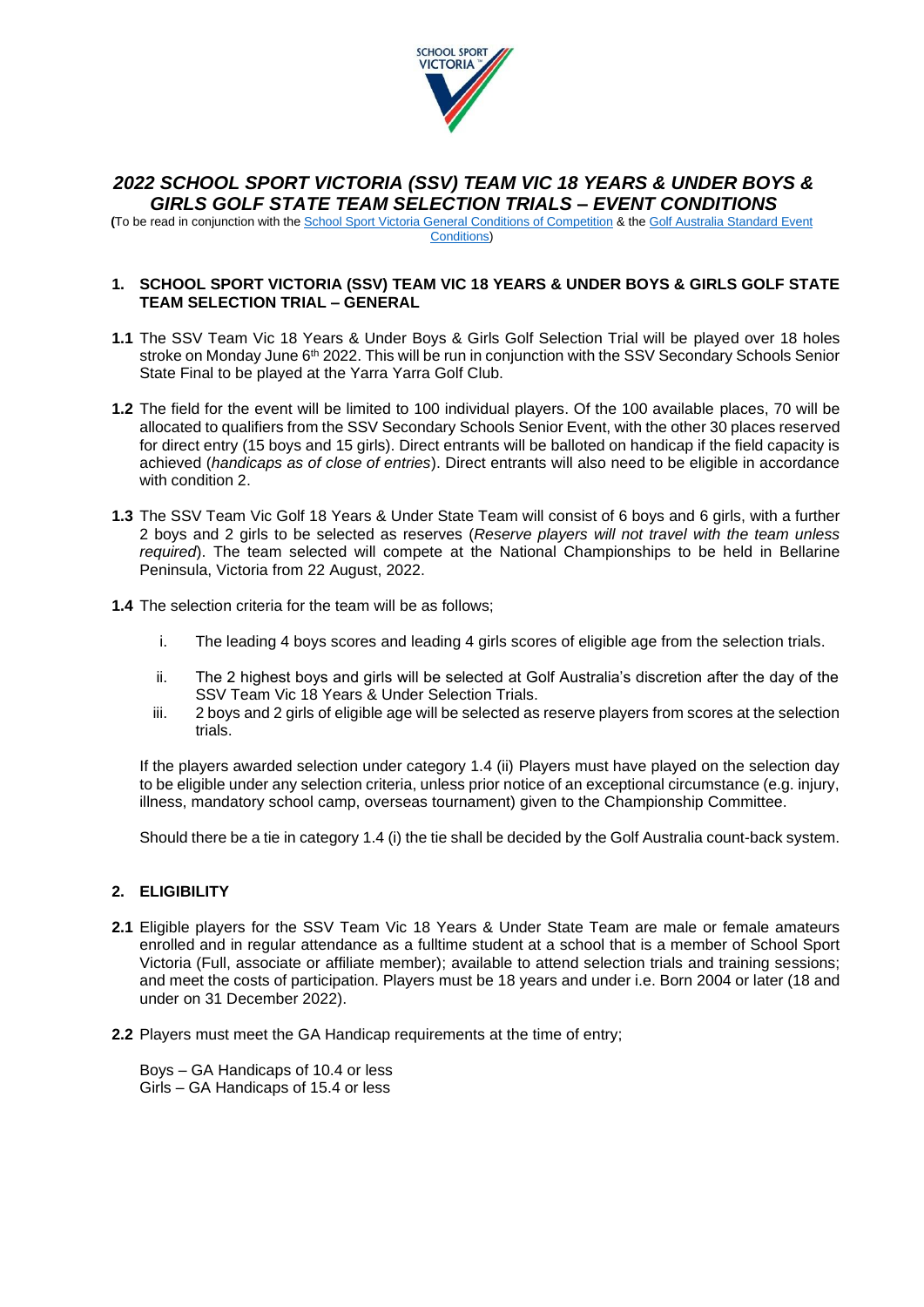

# *2022 SCHOOL SPORT VICTORIA (SSV) TEAM VIC 18 YEARS & UNDER BOYS & GIRLS GOLF STATE TEAM SELECTION TRIALS – EVENT CONDITIONS*

**(**To be read in conjunction with the [School Sport Victoria General Conditions of Competition](https://www.ssv.vic.edu.au/Downloads%20Library/General%20Conditions%20of%20Competition.pdf) & the Golf Australia [Standard Event](https://cms.ga.mpower.golf/site/_content/document/00043951-source.pdf)  [Conditions\)](https://cms.ga.mpower.golf/site/_content/document/00043951-source.pdf)

# **3. ENTRIES**

**3.1** To be eligible for the selection trials all players must enter either the 2022 SSV Secondary Schools Golf Event (Conditions apply) or register as a direct entrant into the selection trials. Entries for both events are taken online at [www.golf.org.au/victoria.](http://www.golf.org.au/victoria) Golf Australia shall have the right to refuse entry of any person without being required to give a reason for such refusal. For more information for the event click on the [SSV Golf Senior State Finals page.](https://www.ssv.vic.edu.au/state/events/pages/event.aspx?listID=%7ba7bbf073-ab7e-41f6-80f7-8a9f895842de%7d&ListItemID=77)

# **4. CHAMPIONSHIP COMMITTEE**

**4.1** The Championship Committee shall consist of representatives of Golf Australia, School Sport Victoria and The Metropolitan Golf Club. In the absence of the full Championship Committee, such members thereof as may be present at any time may give a decision and any decision shall be deemed the decision of the full Championship Committee. The Championship Committee reserves the right to vary any condition of this event. In the event of inclement weather, or for any other reason, the Championship Committee may shorten the competition, appoint another day or days for completion of, or may transfer play to another course. Protests must be made to the Championship Committee not later than 10 minutes after the conclusion of each round. The decision of the Championship Committee will be final in all matters relating to the Tournament.

# **5. IMAGES & VIDEOS**

**5.1** Golf Australia, School Sport Victoria and The Metropolitan Golf Club may arrange for photographs and videos of players, caddies and spectators during all rounds of this event. These images may be used on social media and website content to promote the event. In entering this event the player and parents understand that Golf Australia, School Sport Victoria and The Metropolitan Golf Club retain the right to use images taken during this event. If a player wishes for their image not to be used please contact Golf Australia.

#### **Clubs and Balls**

List of Conforming Driver Heads: Model Local Rule G-1 is in effect. Penalty for making a stroke with a club in breach of Local Rule: Disqualification.

List of Conforming Golf Balls: Model Local Rule G-3 is in effect. Penalty for breach of the Local Rule: Disqualification.

Note: An updated List of Conforming Clubs and Balls is available on [www.randa.org](http://www.randa.org/)

#### **Practice (Rule 5.2)**

In stroke play, Rule 5.2b is modified in this way: A player must not practise on the competition course before or between rounds. Exception: All recognised practice areas within the bounds of the course may be used by players for practice on any day of the competition.

#### **Pace of Play (Rule 5.6)**

In the absence of mitigating circumstances, a group is liable to be timed if it is in excess of the time allowed and in the case of second or subsequent groups, out of position. From the commencement of timing, if any player exceeds 50 seconds on a 'first to play approach shot (including Par 3 tee shot), chip or putt', or 40 seconds if it is a tee shot or 'second or third to play shot', they shall be deemed to have had a bad time.

The time allowed will be determined by the Committee and will be available prior to play. Out of position is defined as being more than the starting interval behind the group in front.